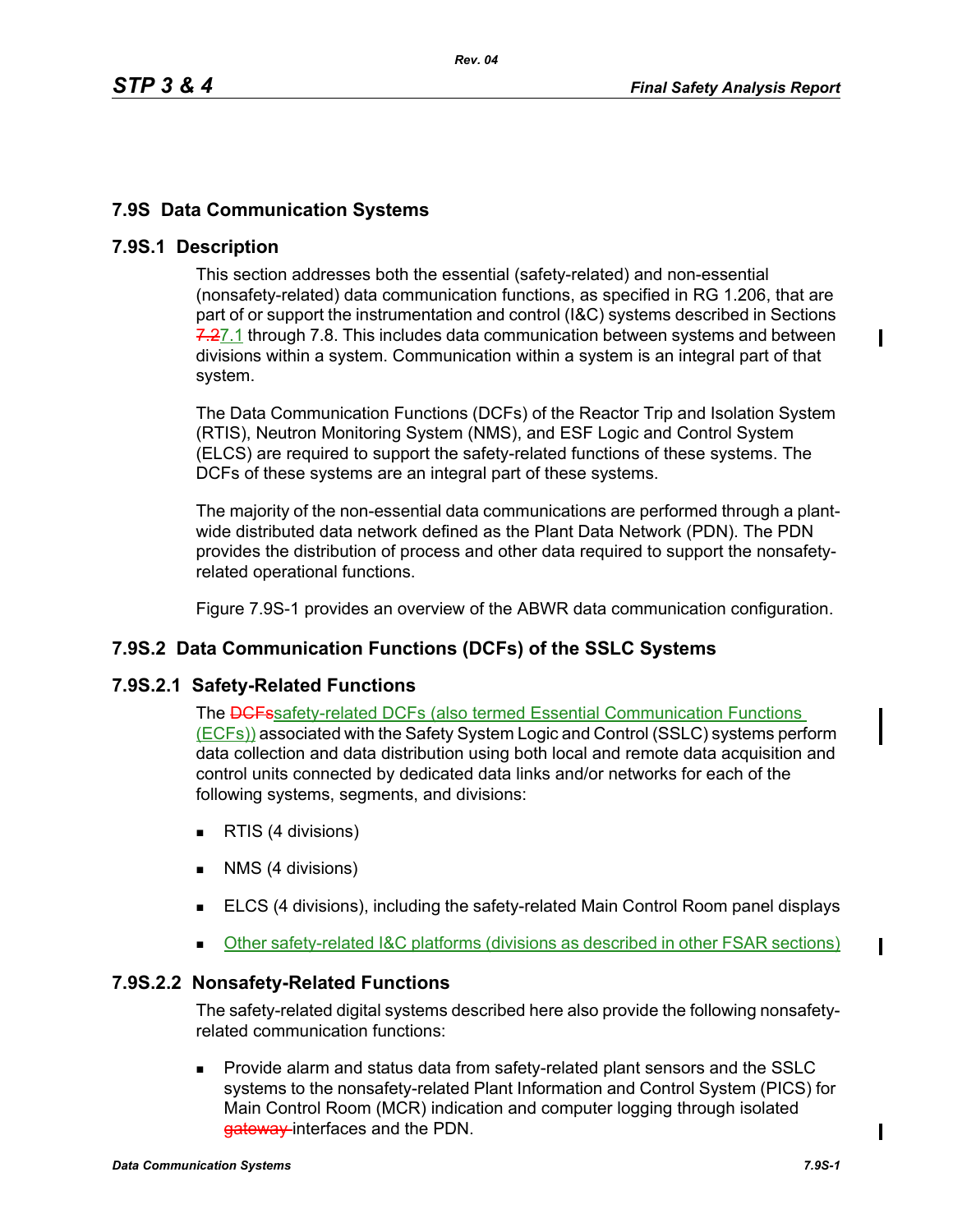*Rev. 04*

- **Provide selected safety-related plant process data to the nonsafety-related control** systems through isolated gateway interfaces. The interconnection of Class 1E communication to non-Class 1E devices is done using fiber optic cable. The fiber optic cable provides the necessary electrical isolation. Communication to nonsafety-related systems are controlled by the safety device to assure no communication task will interfere with the safety system performing intended functions.
- Provide for the communicationtransfer of the LPRM and APRMNMS calibration data from the nonsafety-related core monitor function of PICSPCF to the NMS. Plant personnel action to manually accept the data transfer to the operational safety side is required for such data to be accepted.

#### **7.9S.2.3 Communication Within a Division**

The safety-related data communication is based on serial, point-to-point data transmission. The transmission is purely unidirectional without acknowledgment from the other side. The transmitting and receiving devices are optically isolated from each other. The integrity of the links and the data transmitted is monitored by the receiver. The data transmission cycle time is fixed and the communication is deterministic. Self diagnostics are used to monitor the proper operation of data links.

Use of a system or segment data communication function to communicate command and control signals to final actuators varies by each system or segment. ELCS provides control signals to remote input/output devices through its data communication links. RTIS inputs and control outputs are directly connected to field devices. NMS provides no control signals to final actuators, but does provide direct connected trip data to RTIS .

Safety-related data communication is used by RTIS and NMS to transmit safety related display information to the ELCS.

The ELCS utilizes a deterministic network within each division to support main control room safety related displays and maintenance and test functions.

#### **7.9S.2.4 Communication Between Divisions**

For RTIS and ELCS, limited communication between divisions is necessary. For example, individual divisional input trip determinations must be shared between divisions in order to support two-out-of-four voting for divisional trip outputs. To support this, there are a limited set of dedicated data communication links from each division to each of the other three-divisions. The links provide a qualified and isolated, point-topoint, single direction communication path between divisions so as to preserve divisional independence.

The NMS does not rely on data communication between divisions.

#### **7.9S.2.5 Design-Basis Information**

The safety-related DCFs (also termed ECFs) have the following safety design basis:

I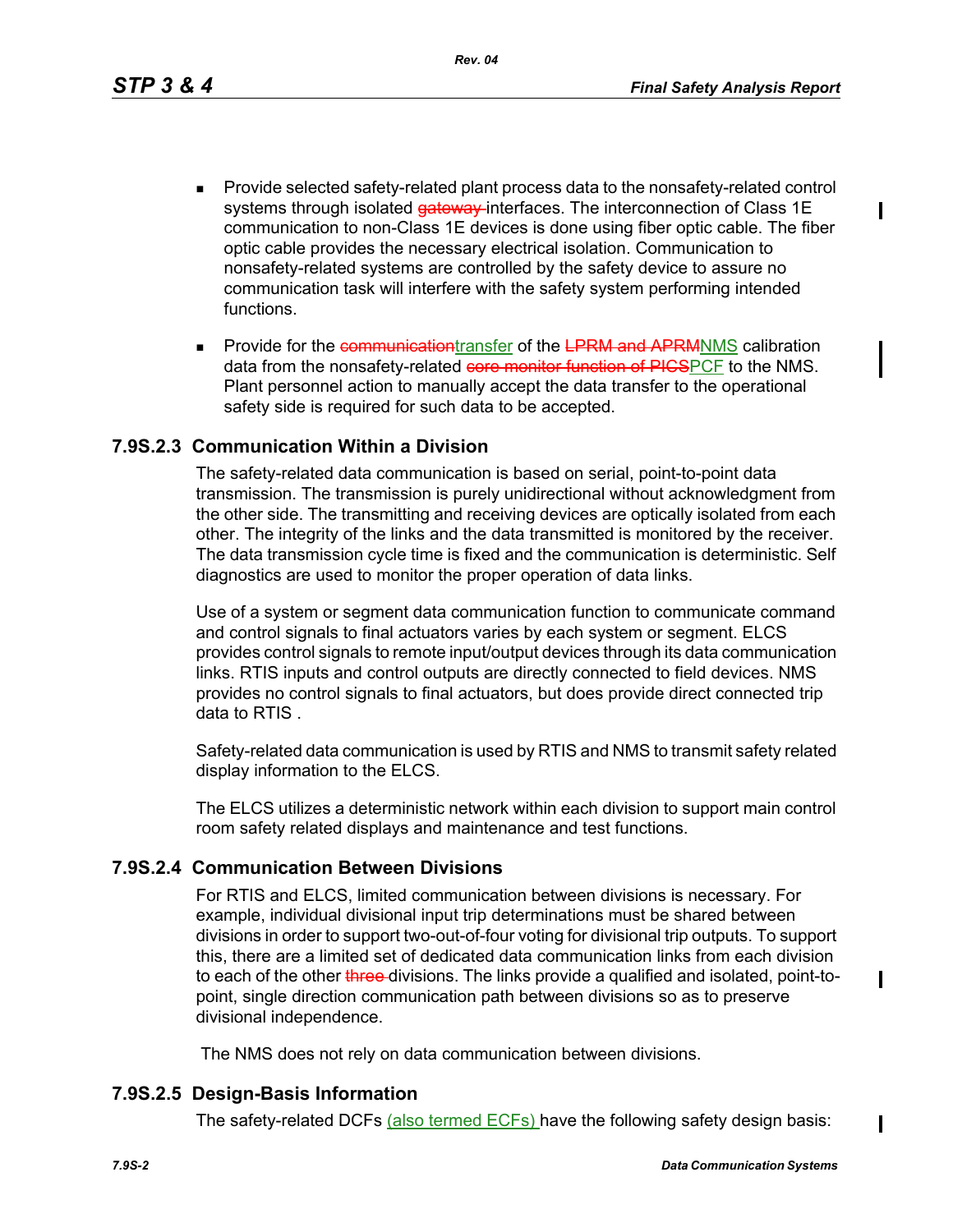*Rev. 04*

- Provide for the transmittal of data between input/output (I/O) devices, (locally and remotely) and controllers. This allows process information, equipment status information, and operator input to be made available to controllers for the processing of safety-related control functions, and making the controller output information available to I/O devices for distribution to final actuators and operator interfaces.
- **Provide for the transmittal of data between divisions or from safety-related systems** to nonsafety-related systems through qualified isolation devices such as fiber optic communication.
- Provide data communication that is predictable and verifiable (deterministic) and that does not compromise the functionality of either the transmitting or receiving system.

## **7.9S.2.5.1 Quality of Components and Modules**

Applicable quality assurance provisions of 10 CFR 50 Appendix B, IEEE 603 and IEEE 7-4.3.2 are applied to the SSLC systems, of which the **DGFs**ECFs are integral parts.

# **7.9S.2.5.2 Software Quality**

Development of software for the safety system functions within the SSLC systems, including their **DCFs**ECFs, conforms to the guidance of IEEE-7-4.3.2 and Branch Technical Position BTP- HICB-14 as discussed in Appendix 7B to this chapter.

## **7.9S.2.5.3 Protocol Support of Performance Requirements**

The real-time performance of SSLC systems, including their **DCFsECFs**, in meeting the requirements for safety system trip and initiation response conforms to BTP-HICB-21. Each communication interface operates independently and asynchronously with respect to other communication interfaces. Maximum time delay from input to output is deterministic, based on the control logic and communication design. Data rates (bandwidth) are constant as the communication modules provide the same data elements to each destination at the prescribed frequency. Timing signals are not exchanged between divisions of independent equipment or between controllers within a division. Timing requirements of IEEE-603 are also met.

## **7.9S.2.5.4 Reliability**

The simplicity of the communication design, combined with self diagnostics make the **DCFsECFs** of the SSLC highly reliable. The two-out-of-four logic prevents any single error from causing or preventing an actuation of functions.

Errors are detected by self-diagnostic tests (i.e. checksum, parity check, or reception of a keep-alive signal). Should data not be available, the logic takes predetermined action based on the specific data involved.

ı

 $\blacksquare$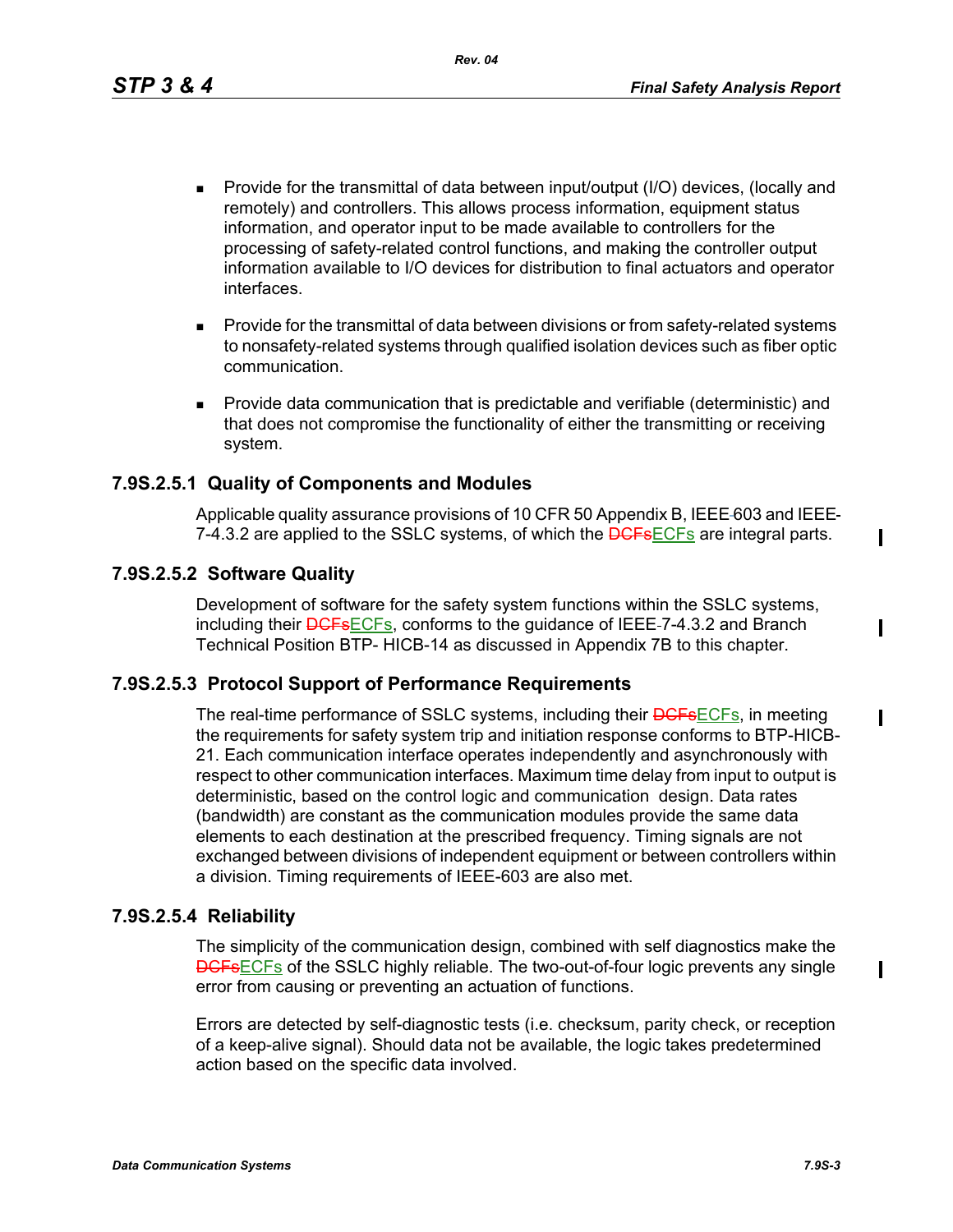ı

ı

# **7.9S.2.5.5 External Access Control**

There are no unprotected electronic paths by which unauthorized personnel can change plant software or display erroneous status information to the operators. Interfaces external to the plant are through security protected interfaces that allow communication between the nonsafety PDN to the offsite Emergency Operations Facility (EOF). Although the EOF Workstation contains login protection (passwords or other protective measures), the data access control resides in the site security protected interfaces and data servers.

The SSLC <del>DCFsECFs</del> are additionally protected by gateways isolated interfaces to the nonsafety PDN that only allow one-way data transfer from the safety to nonsafety network. The SSLC networks have no direct external electronic paths.

### **7.9S.2.5.6 Single Failure Criterion**

The **DGFs-**ECFs of the SSLC systems satisfy the requirements of the single-failure criterion through conformance to IEEE-603, IEEE-379 and Regulatory Guide 1.53. Communication between divisions preserves divisional independence such that a failure in one division does not affect other divisions.

#### **7.9S.2.5.7 Independence**

The **DGFsECFs** of the SSLC systems satisfy the requirements for independence through conformance to Clauses 4.6 and 4.7 of IEEE-279, IEEE-384, IEEE-603, and Regulatory Guide 1.75. Divisions are physically separated and electrically isolated from each other. Divisions have separate power sources. Transmission of logic signals between divisions is through qualified isolation devices.

NMS can receive calibration data from nonsafety-related maintenance support systems. On a divisional level, a division must be manually placed in inop and manually verified and accepted before such data is allowed in the portion of the device performing the safety function. Only limited data in a strict format will be accepted by the safety device.

To meet the requirements of IEEE-384 and Regulatory Guide 1.75, the protective covering of the fiber optic-based cables are flame retardant. The cables are passed through physical, safety class barriers, where necessary, for separation of Class 1E circuits and equipment from other Class 1E equipment or from non-Class 1E equipment. The **DCF**ECF equipment is kept physically separate to minimize the effects of design basis events. During operations, the functionality of the <del>DCFs</del>ECFs of SSLC, NMS and RTIS is independent of nonsafety systems.

#### **7.9S.2.5.8 Protection System Failure Modes**

The RTIS and NMS systems are designed to fail into a safe state upon loss of communications. ELCS fails as-is during communication failure, that is, system controllers continue to operate based on the last command.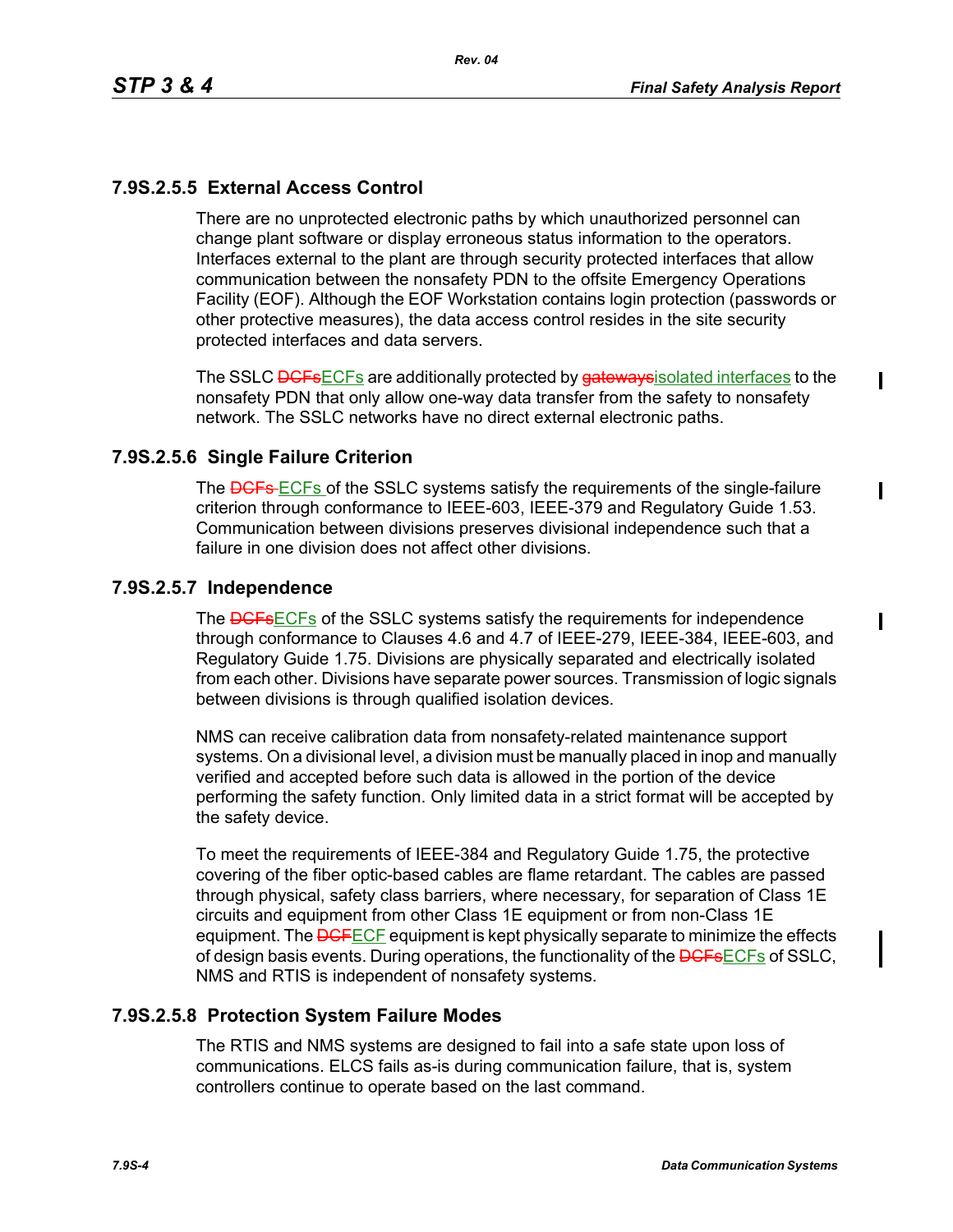# **7.9S.2.5.9 Testing and Surveillance**

The safety-related DCFs (ECFs) are integral functions of the SSLC systems. SSLC testing features and surveillances encompass those related to the **DCFsECFs**. SSLC testing and surveillance is covered in 7.1.2.1.6.

## **7.9S.2.5.10 Bypass and Inoperable Status Indications**

The safety-related DCFs (ECFs) are integral functions of the SSLC systems. SSLC bypass and inoperable status indications encompass those related to the **DCFs**ECFs that provide information for compliance with RG 1.47.

# **7.9S.2.5.11 Isolation Protection**

Fiber optic-based isolation devices are expected to have less difficulty than previous isolation devices in complying with all qualification requirements due to their small size, low mass, and simple electronic interfaces. The basic materials and components, except for the fiber optic cable itself, are the same as those used in existing, qualified isolation devices. A major advantage of fiber optics is that signals can be transmitted long distances and around curves through the isolating medium; thus, the physical, safety-class barrier required for separation of Class 1E devices may be provided by just the cable length if the protective covering and any fill materials of the cable are made properly flame-retardant. For short distances, the fiber optic cable can be fed through a standard safety class structure.

## **7.9S.2.5.12 Diversity and Defense-in-Depth**

Diversity and defense-in-depth is covered in Appendix 7C. FMEA is discussed in Appendix 15B.

## **7.9S.2.5.13 Seismic Hazards**

All of the equipment implementing the **DGFsECFs** of the SSLC is located in Seismic Category I structures and meets RG 1.100 and IEEE 344.

Fiber optic isolation devices are expected to have less difficulty than previous isolation devices in complying with all qualification requirements due to their small size, low mass, and simple electronic interfaces. The basic materials and components, except for the fiber optic cable itself, are the same as those used in existing, qualified isolation devices.

# **7.9S.2.6 Analysis**

## **7.9S.2.6.1 General Requirements Conformance**

The ELCS, RTIS and NMS each have safety-related data communication functions for data collection and data distribution. Each system provides four independent communication functions to serve the four divisions of plant protection and safety systems and safety- related display systems. These communication functions are classified as safety-related since they are considered integral parts of the safetyrelated systems that they serve.

 $\mathbf I$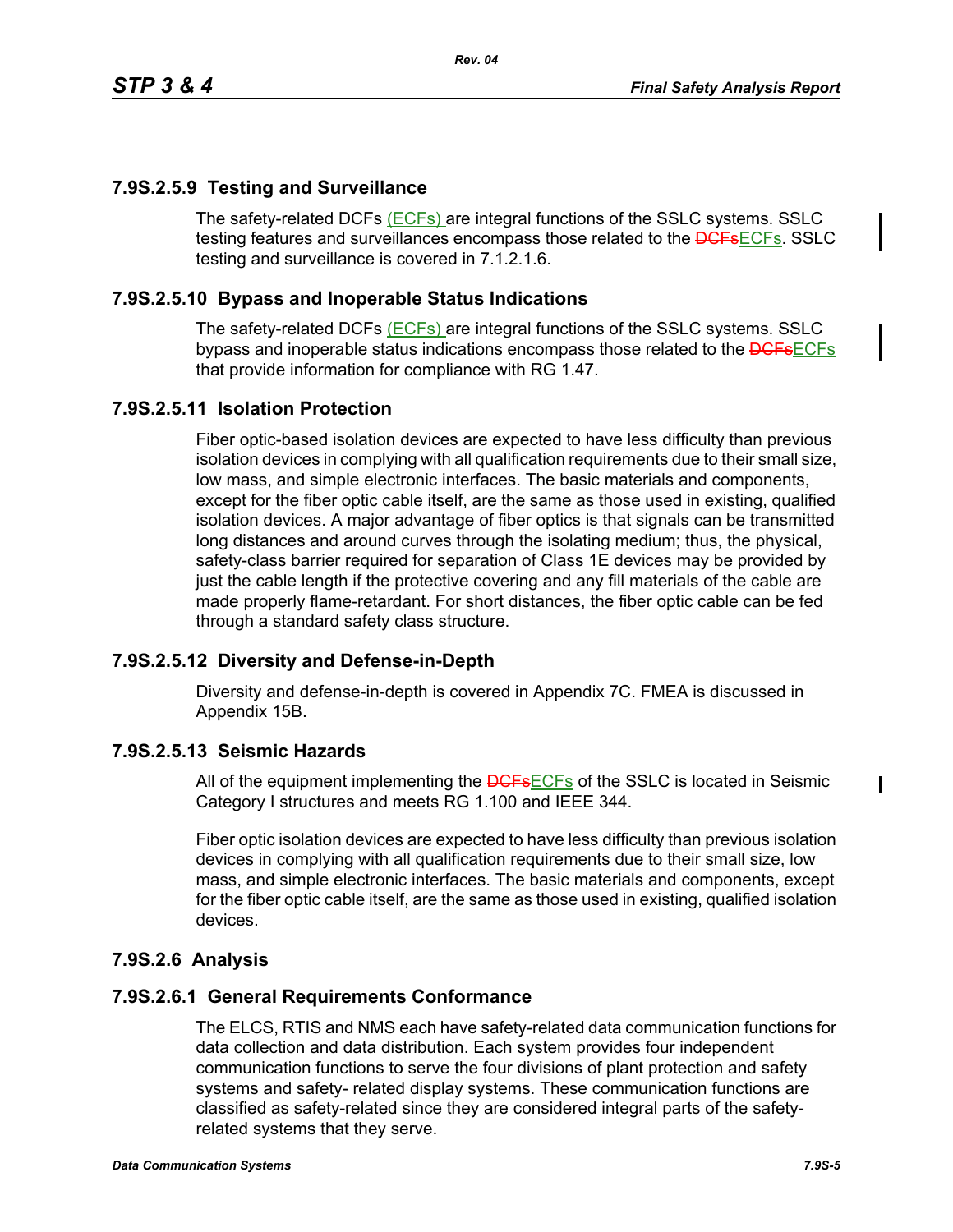## **7.9S.2.6.2 Specific Regulatory Requirements Conformance**

The safety-related DCFs are integral functions of the SSLC systems. Conformance to specific regulatory requirements related to the safety-related DCFs is addressed in the sections related to the SSLC systems.

## **7.9S.3 Plant Data Network (PDN)**

## **7.9S.3.1 Plant Data Network (PDN) Functions**

The Non-Essential Communication Functions (NECFs) support the data communications for non-safety-related plant functions. The NECFs are implemented through the use of a distributed Plant Data Network (PDN). The PDN provides a plant wide, highly reliable, high speed data communication network for plant control, monitoring, and other related operational needs.

The PDN is nonsafety-related and supports the collection and distribution of data for multiple systems using a layered network design. A control layer is designated for systems and information that directly impact plant operation. The PDN has other communication layers that support other selected nonsafety-related functions.

The control network supports data communication between:

- **Process I/O units, controllers, engineering workstations**
- Network monitoring, historical data storage units, control building workstations
- **Main control room panel displays and workstations that support the operator** interfaces
- **Printers**
- Safety-related network Network gateways that support the one-way acquisition of data from the safety systems for plant data historian recording and for use on nonsafety displays.

The PDN supports data communication to workstations for the Technical Support Center (TSC), the Emergency Operations Facility (EOF) and other external data users (e.g., engineering offices). External connectivity is limited and only provided from the network through a security protected interface.

The PDN is designed around a fully redundant, fiber-optic based backbone. The backbone is defined as the cabling between the core switches and between the core and zone switches. The PDN provides sufficient throughput capacity to support all of the data communication needs including the PICS needs to acquire, process and store data at the required scan and processing rates from available data sources, as well as support displays.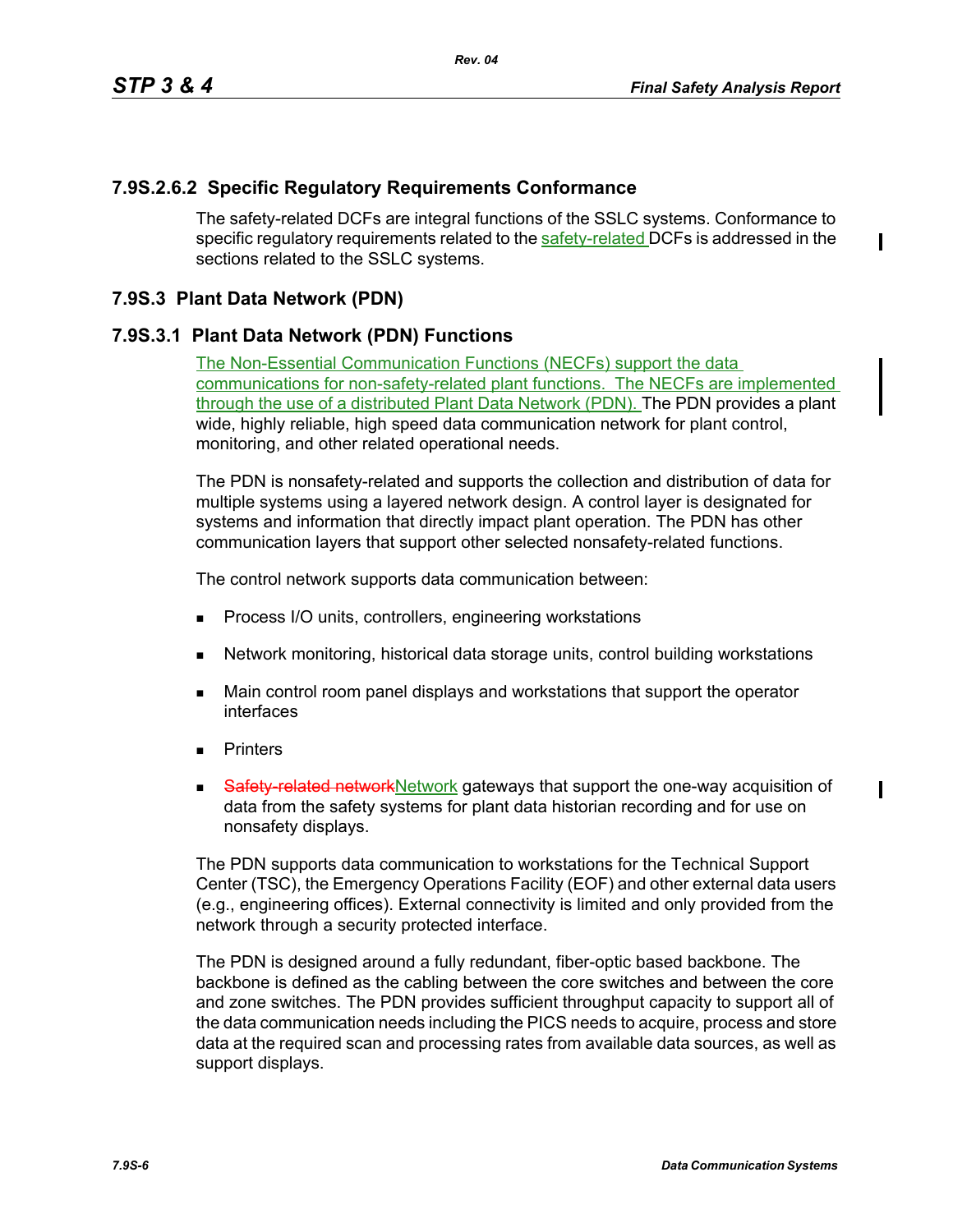$\blacksquare$ 

# **7.9S.3.1.1 PDN System Interfaces**

The PDN interfaces with the controllers, gateways, communication interface modules, engineering workstations, main control panel workstations and printers through zone switches. The PDN also interfaces with the ELCS and RTIS through isolated gatewaysinterfaces that only allow one-way data transfer from the ELCS and RTIS to the PDN. The isolation method is through the use of fiber optic-based communication that does not have the capability of receiving communications from the transmitting source. Interface to the NMS is explained in 7.9S.2.2.

The PDN also interfaces with the TSC and EOF through a security protected interface, for example a firewall.

### **7.9S.3.1.2 PDN Classification**

The PDN is classified as nonsafety-related. The PDN is essential to power generation through its data communication support of operation and the power generation systems control and monitoring functions performed by other equipment.

### **7.9S.3.1.3 PDN Power Sources**

Two separate Non-Class 1E feeds from the Non-Class 1E 120 Vital AC (VAC) or 125 VDC systems power the PDN. This redundancy allows the PDN to operate such that any single failure in the system power supplies will not cause the loss of data communications to the interfacing systems or equipment.

The power sources automatically switch over upon failure of one power source or power supply module.

#### **7.9S.3.1.4 PDN Equipment**

PDN hardware includes core switches, zone switches, security devices, mounting cabinets, patch panels, fiber-optic cables and associated junction boxes and cable supports.

#### **7.9S.3.1.5 PDN Testability**

Network monitoring is an integral part of the PDN and provides the capability to continuously monitor network operation and performance. Network monitoring workstations allows system management, test, and control of the PDN functions.

## **7.9S.3.1.6 PDN Environmental Considerations**

The PDN is designed to operate in the normal plant environment where it is located. Its support function serves power generation purposes only. It is not required for safety purposes and is not required to operate after a design basis accident.

## **7.9S.3.1.7 PDN Operational Considerations**

No operator actions are required since the system is capable of self-starting following power interruptions, or any other single failure, including any single switch failure. After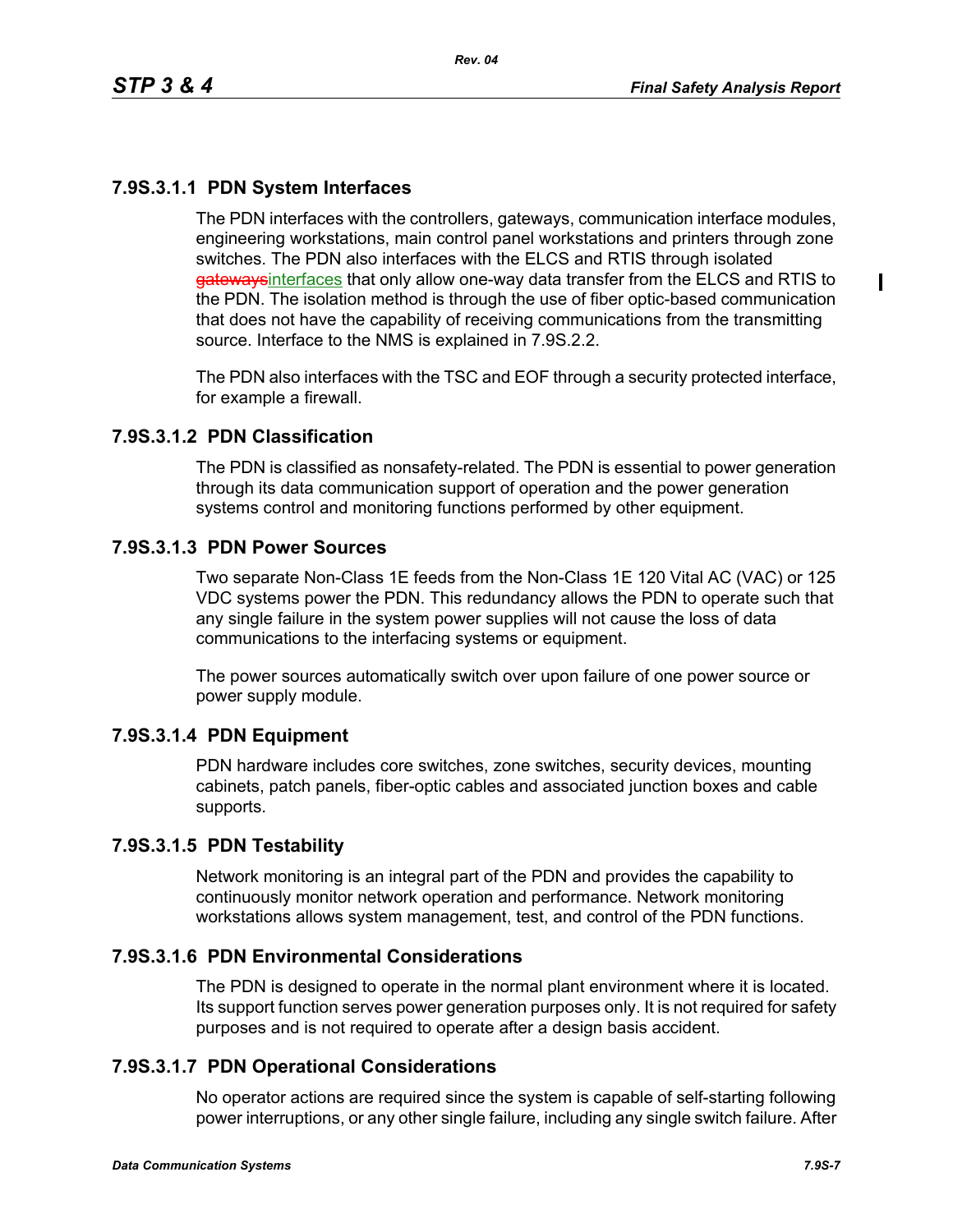repairs or replacements are performed, PDN equipment automatically re-initializes to normal status when power is restored.

## **7.9S.3.1.8 PDN Operator Information**

The self-test provisions of the PDN are desired to alert the operator to system anomalies via alarms. Problems are alarmed . The system is designed such that no control output or alarm is inadvertently activated during system initialization or shutdown.

# **7.9S.3.2 PDN Design Basis Information**

The PDN has no safety design basis.

#### General Design Functions

The PDN provides a plant wide distributed data communication networks to support the plant control and monitoring (nonsafety-related) systems. The PDN includes the active electrical components and connectivity (such as switches and cabling), between the components defined by other plant systems. The PDN also includes the associated communication software required to support its function of providing plant-wide data for distributed control and monitoring.

The PDN is the means by which process data is distributed to the various nonsafetyrelated plant control and information systems requiring data and to the main control room for processing and display.

*(1)* System Interface

The PDN control network interfaces with nonsafety-related controllers, gateways, communication interface modules, engineering workstations, main control panel workstations, and printers through zone switches.

*(2)* Classification

The PDN, of itself, is neither a power generation system nor a protection system. It is a data communication network utilized for transmission of data for power generation (nonsafety-related) systems. It is classified as nonsafety-related.

*(3)* Power Sources

The PDN receives its power from two separate non-Class 1E distribution panels from the non-Class 1E 120 VAC UPS and 125 VDC. This redundancy allows the PDN to supply dual logic functions such that any single failure in the system power supplies will not cause the loss of the validated outputs to the interfacing actuators and to the monitors and displays.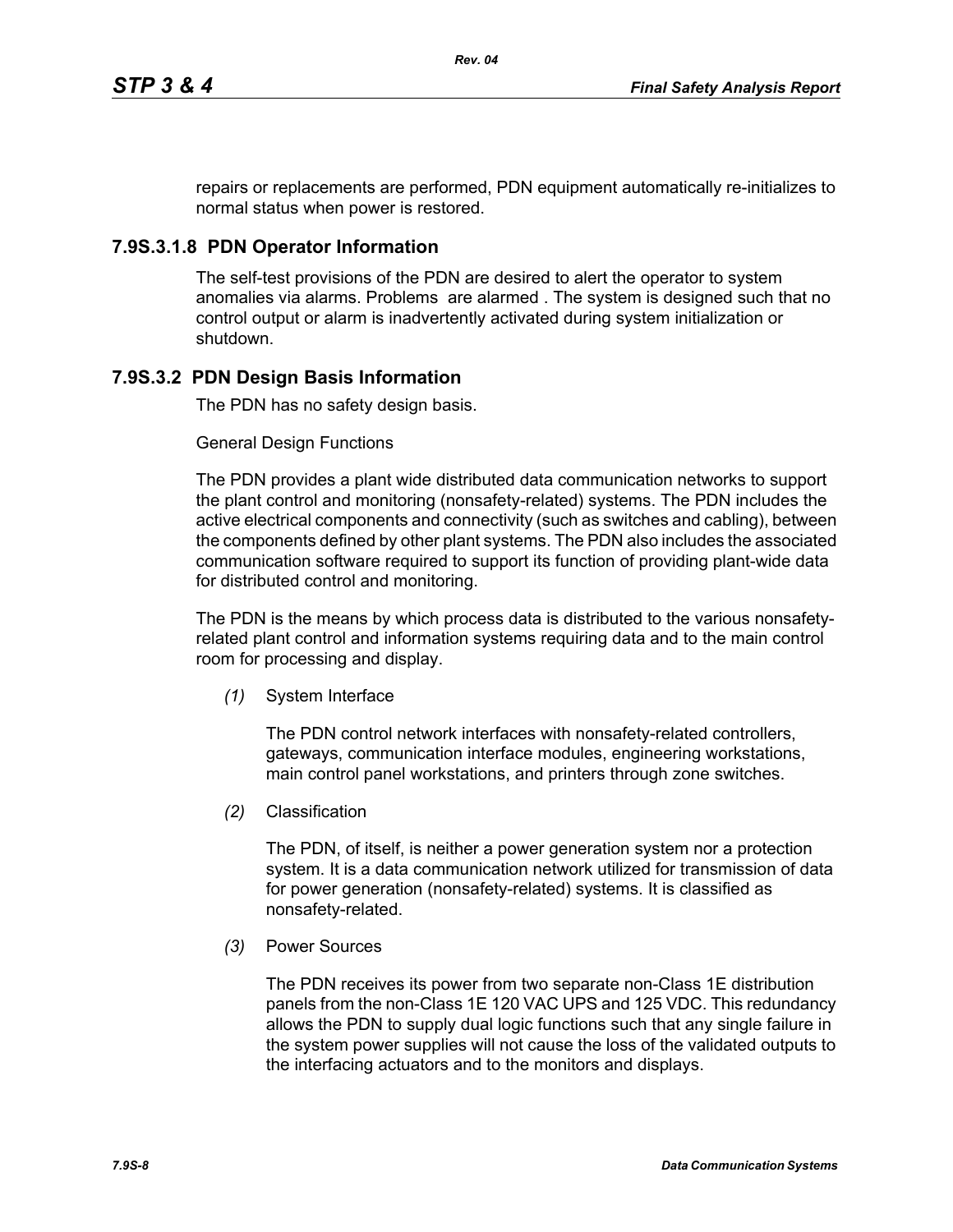*(4)* Equipment

The PDN hardware is comprised of fiber optic-based or direct connection cabling, switches, security devices and gateway devices. These interface with the PICS control devices and gateways.

*(5)* Diagnostics and Testability

The PDN contains built in, continuously running, self-diagnostic capabilities to sense and correct or block data and device errors. Faults or problems are logged and alarmed.

*(6)* Environmental Considerations

The PDN is not required for safety purposes, nor is it required to operate after the design basis accident. Its support function serves power generation purposes only and it is designed to operate in the normal plant environment.

*(7)* Operational Considerations

The PDN automatically initiates for both cold and warm starts. No operator actions are required in that the PDN is capable of self-starting following power interruptions, or any other single failure, including any single processor failure. After repairs or replacements are performed, the PDN automatically re-initializes to normal status when power is restored to any unit and automatically resets any alarms.

*(8)* Operator Information

The self-test provisions are designed to alert the operator to system anomalies via interfaces with the PICS. The circuitry is designed such that no communication is inadvertently activated during network initialization or shutdown. For such events, control outputs change to predetermined failsafe outputs.

The PDN has the following nonsafety-related design bases:

- Transmits data between controllers.
- Allows for process and equipment status information and operator input to be available to controllers for the processing of nonsafety-related control functions.
- **Provides for the receipt of data from the safety-related DCFs through isolated** gateway interfaces to nonsafety-related workstations, controllers and historians for the purposes of display and alarm to operators, transient analysis and sequenceof- events recording and nonsafety-related control functions.
- **Provides for the transmission of data to interfaces with the Technical Support** Center (TSC) and Emergency Operations Facility (EOF).

 $\blacksquare$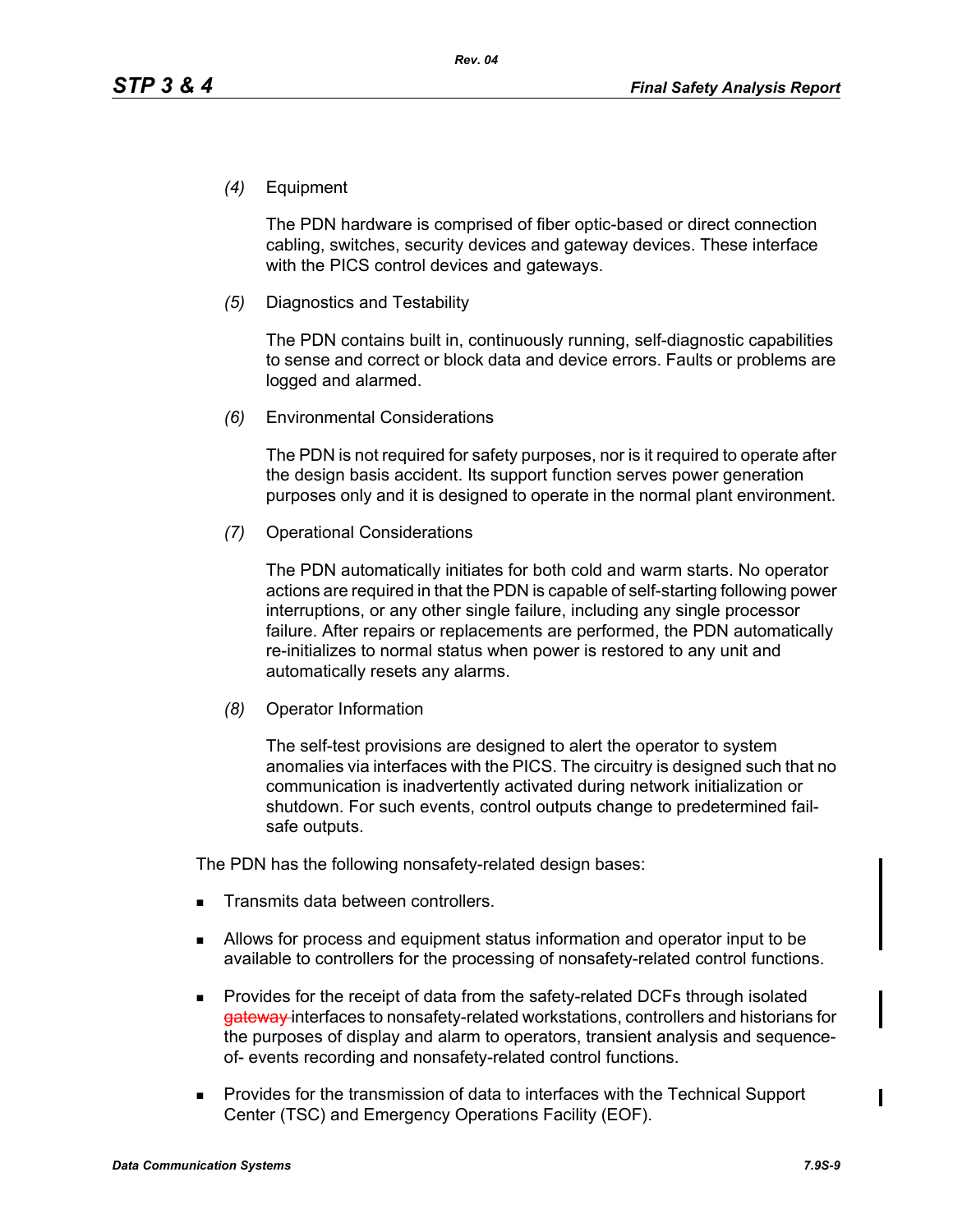# **7.9S.3.3 Analysis**

## **7.9S.3.3.1 General Requirements Conformance**

The PDN constitutes neither a power generation system nor a protection system, by itself. It is a support function utilized for the transmission of data for power generation (nonsafety-related) systems and their associated sensors, actuators and interconnections. The PDN equipment is classified as nonsafety-related and does not interface with any engineered safeguard or safety-related system except for the reception of isolated signals for alarm, display or nonsafety-related control purposes as discussed in **Subsection 7.9S.2.2.** The PDN supports power generation systems. As such, it meets the same functional requirements imposed on those systems. Although not required to meet the single-failure criterion, the PDN equipment is redundant and receives its power from redundant, highly reliable power sources such that no single failure will cause its basic function to fail.

The PDN equipment and software is also diverse from those implementing the safetyrelated DCFs of the SSLC systems (different hardware and/or software) to minimize the effect of common-mode failures as discussed in IEEE- 7-4.3.27.4.3.2, Criteria for-Digital Computers in Safety Systems of Nuclear Power Generating Stations.

# **7.9S.3.4 Specific Regulatory Requirements Conformance**

Table 7.1-2 identifies the nonsafety-related control systems and the associated codes and standards applied in accordance with Section 7.9 of the Standard Review Plan. It provides specific enhancement for control systems in their conformance with GDCs 13 and 19.